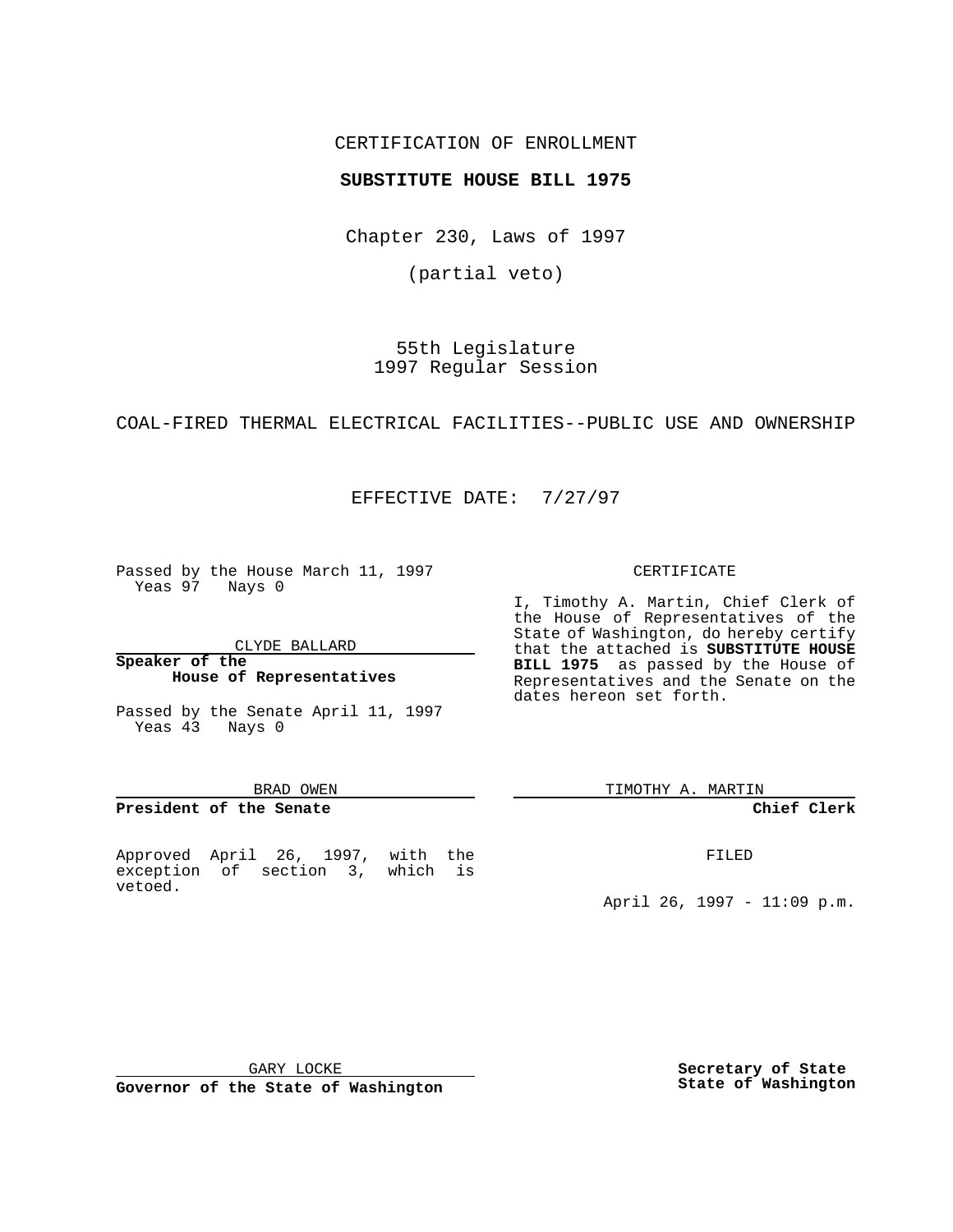# **SUBSTITUTE HOUSE BILL 1975** \_\_\_\_\_\_\_\_\_\_\_\_\_\_\_\_\_\_\_\_\_\_\_\_\_\_\_\_\_\_\_\_\_\_\_\_\_\_\_\_\_\_\_\_\_\_\_

\_\_\_\_\_\_\_\_\_\_\_\_\_\_\_\_\_\_\_\_\_\_\_\_\_\_\_\_\_\_\_\_\_\_\_\_\_\_\_\_\_\_\_\_\_\_\_

Passed Legislature - 1997 Regular Session

#### **State of Washington 55th Legislature 1997 Regular Session**

**By** House Committee on Energy & Utilities (originally sponsored by Representatives DeBolt, Morris, Benson and Sullivan)

Read first time 02/27/97.

 AN ACT Relating to the ownership of coal-fired thermal electric generating facilities placed in operation before July 1, 1975; amending RCW 35.92.052 and 54.44.020; and declaring an emergency.

BE IT ENACTED BY THE LEGISLATURE OF THE STATE OF WASHINGTON:

 **Sec. 1.** RCW 35.92.052 and 1992 c 11 s 1 are each amended to read as follows:

 (1) Except as provided in subsection (3) of this section, cities of the first class which operate electric generating facilities and distribution systems shall have power and authority to participate and enter into agreements for the use or undivided ownership of high voltage transmission facilities and capacity rights in those facilities and for the undivided ownership of any type of electric generating plants and facilities, including, but not limited to, nuclear and other thermal power generating plants and facilities and transmission facilities including, but not limited to, related transmission facilities, to be called "common facilities"; and for the planning, financing, acquisition, construction, operation, and maintenance with: (a) Each other; (b) electrical companies which are subject to the jurisdiction of the Washington utilities and transportation commission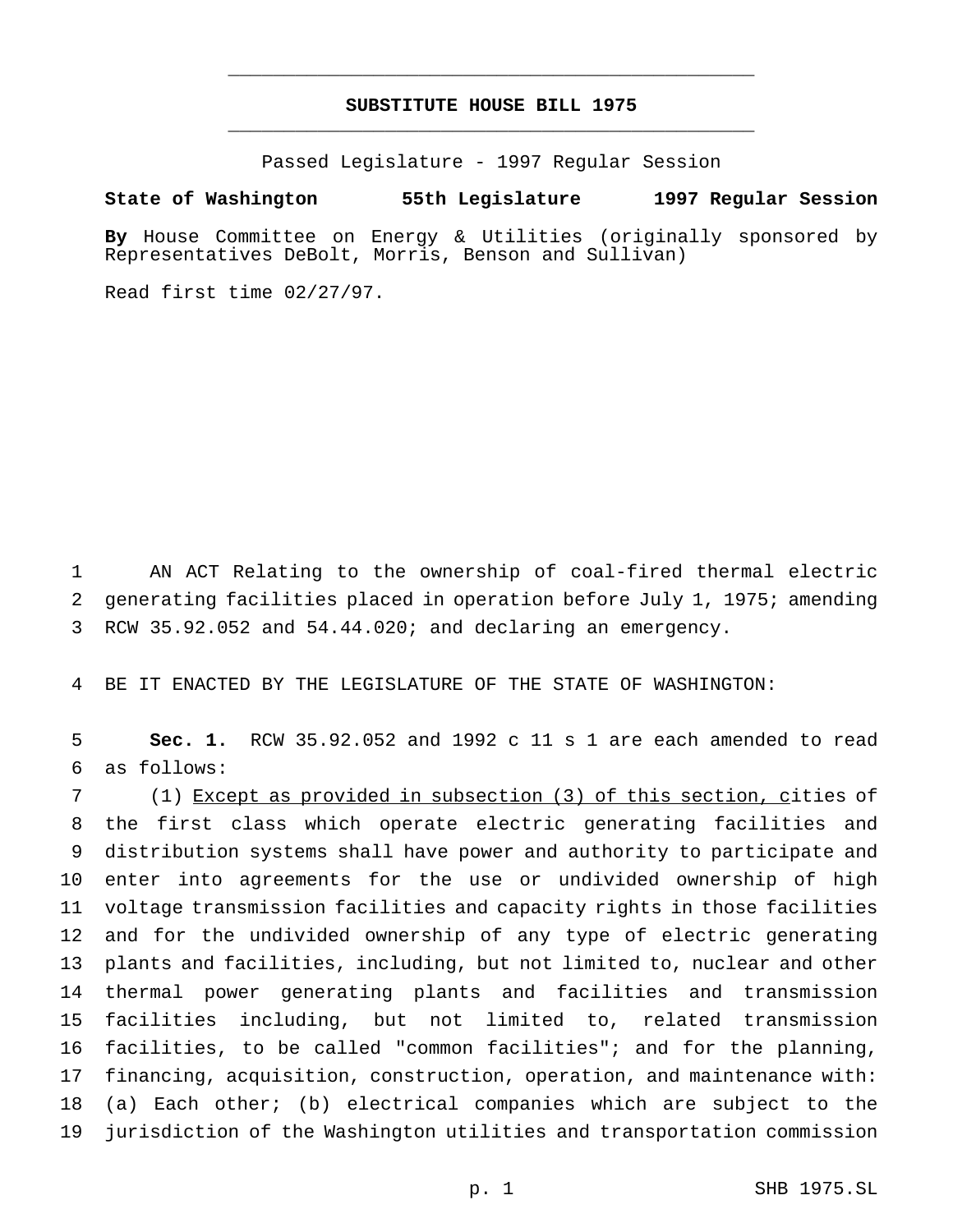or the regulatory commission of any other state, to be called "regulated utilities"; (c) rural electric cooperatives, including generation and transmission cooperatives in any state; (d) municipal corporations, utility districts, or other political subdivisions in any state; and (e) any agency of the United States authorized to generate or transmit electrical energy. It shall be provided in such agreements that each city shall use or own a percentage of any common facility equal to the percentage of the money furnished or the value of property supplied by it for the acquisition and construction of or additions or improvements to the facility and shall own and control or provide for the use of a like percentage of the electrical transmission or output. (2) A city using or owning common facilities under this section may issue revenue bonds or other obligations to finance the city's share of the use or ownership of the common facilities.

15  $((+2))$  (3) Cities of the first class shall have the power and authority to participate and enter into agreements for the use or undivided ownership of a coal-fired thermal electric generating plant 18 and facility placed in operation before July 1, 1975, including related common facilities, and for the planning, financing, acquisition, 20 construction, operation, and maintenance of the plant and facility. It 21 shall be provided in such agreements that each city shall use or own a 22 percentage of any common facility equal to the percentage of the money 23 furnished or the value of property supplied by the city for the acquisition and construction of or additions or improvements to the 25 facility and shall own and control or provide for the use of a like percentage of the electrical transmission or output of the facility. 27 Cities may enter into agreements under this subsection with each other, with regulated utilities, with rural electric cooperatives, with utility districts, with electric companies subject to the jurisdiction 30 of the regulatory commission of any other state, and with any power 31 marketer subject to the jurisdiction of the federal energy regulatory commission.

33 (4) The agreement must provide that each participant shall defray its own interest and other payments required to be made or deposited in connection with any financing undertaken by it to pay its percentage of the money furnished or value of property supplied by it for the planning, acquisition, and construction of any common facility, or any additions or betterments. The agreement shall provide a uniform method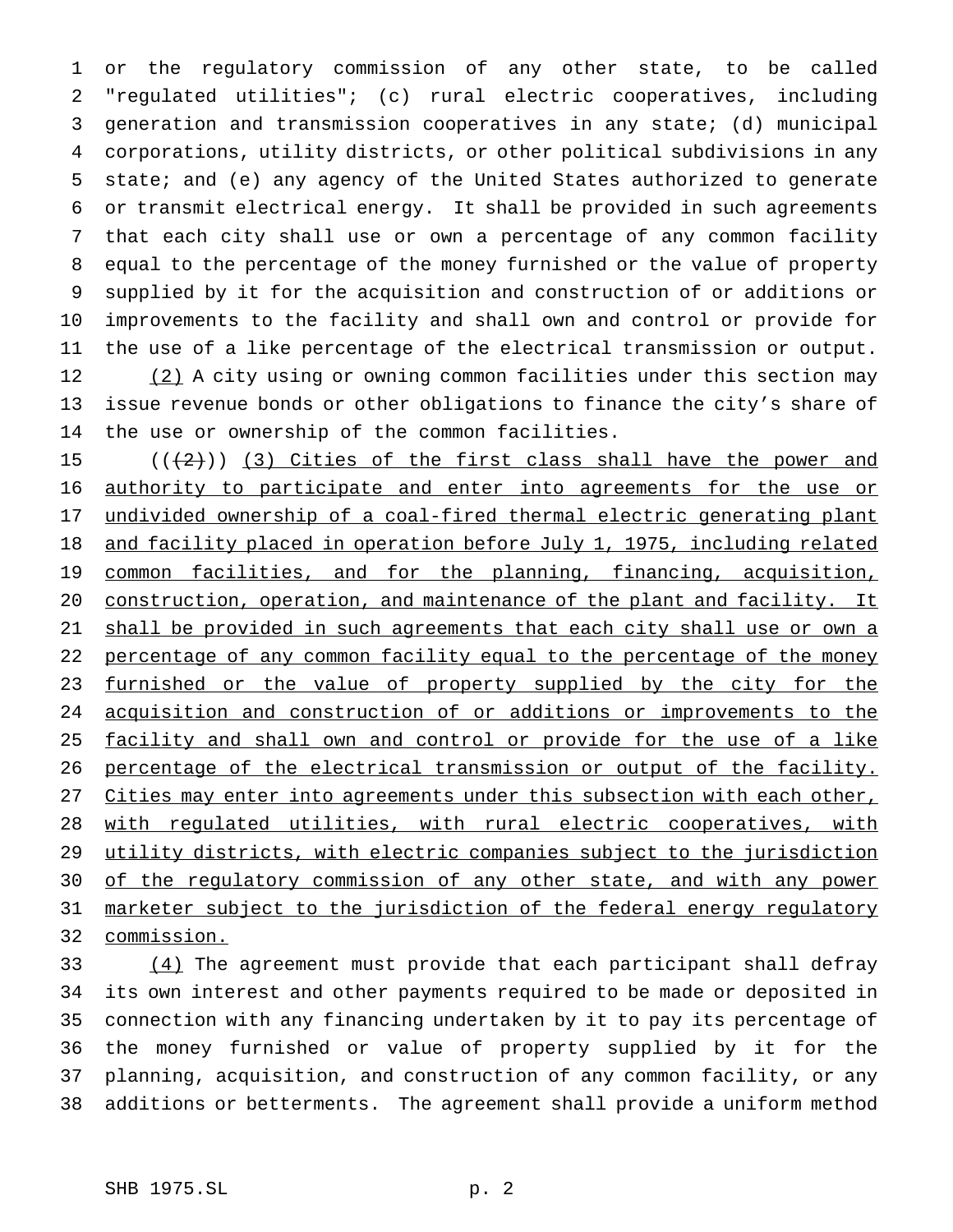of determining and allocating operation and maintenance expenses of a common facility.

  $((+3))$   $(5)$  Each city participating in the ownership, use, or operation of a common facility shall pay all taxes chargeable to its share of the common facility and the electric energy generated under any applicable statutes and may make payments during preliminary work and construction for any increased financial burden suffered by any county or other existing taxing district in the county in which the common facility is located, under agreement with such county or taxing district.

 $((+4))$  (6) In carrying out the powers granted in this section, each such city shall be severally liable only for its own acts and not jointly or severally liable for the acts, omissions, or obligations of others. No money or property supplied by any such city for the planning, financing, acquisition, construction, operation, or maintenance of, or addition or improvement to any common facility shall be credited or otherwise applied to the account of any other participant therein, nor shall the undivided share of any city in any common facility be charged, directly or indirectly, with any debt or obligation of any other participant or be subject to any lien as a result thereof. No action in connection with a common facility shall be binding upon any city unless authorized or approved by resolution or ordinance of its governing body.

  $((+5))$   $(7)$  Any city acting jointly outside the state of Washington, by mutual agreement with any participant under authority of this section, shall not acquire properties owned or operated by any public utility district, by any regulated utility, or by any public utility owned by a municipality without the consent of the utility owning or operating the property, and shall not participate in any condemnation proceeding to acquire such properties.

 **Sec. 2.** RCW 54.44.020 and 1975-'76 2nd ex.s. c 72 s 2 are each amended to read as follows:

33 ((In addition to the powers heretofore conferred upon)) (1) Except as provided in subsection (2) of this section, cities of the first class, public utility districts organized under chapter 54.08 RCW, and joint operating agencies organized under chapter 43.52 RCW, any such cities and public utility districts which operate electric generating facilities or distribution systems and any joint operating agency shall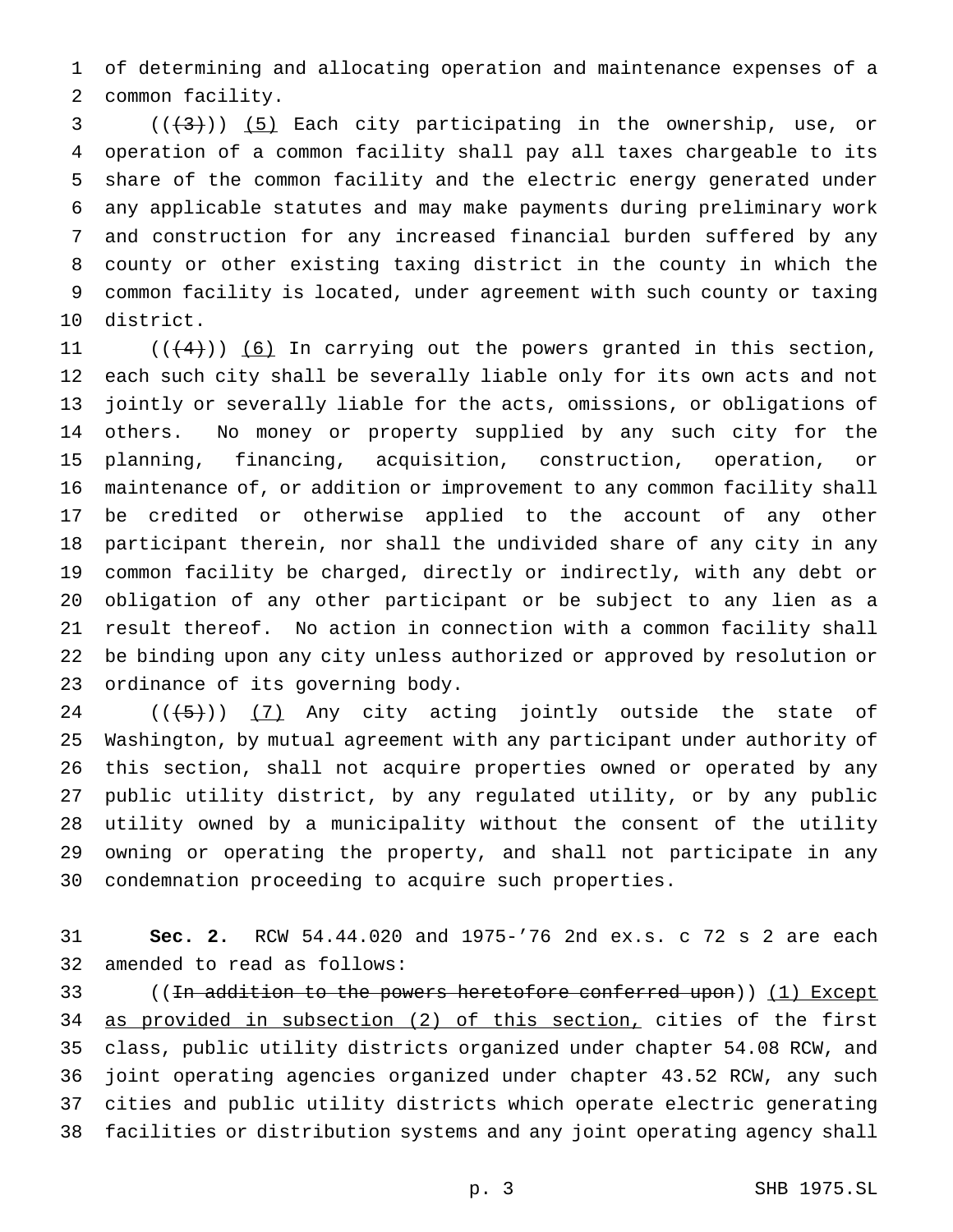have power and authority to participate and enter into agreements with each other and with electrical companies which are subject to the jurisdiction of the Washington utilities and transportation commission or the public utility commissioner of Oregon, hereinafter called "regulated utilities", and with rural electric cooperatives, including generation and transmission cooperatives for the undivided ownership of any type of electric generating plants and facilities, including, but not limited to nuclear and other thermal power generating plants and facilities and transmission facilities including, but not limited to, related transmission facilities, hereinafter called "common facilities", and for the planning, financing, acquisition, construction, operation and maintenance thereof. It shall be provided in such agreements that each city, public utility district, or joint operating agency shall own a percentage of any common facility equal to the percentage of the money furnished or the value of property supplied by it for the acquisition and construction thereof and shall own and control a like percentage of the electrical output thereof.

 (2) Cities of the first class, public utility districts organized under chapter 54.08 RCW, and joint operating agencies organized under chapter 43.52 RCW, shall have the power and authority to participate and enter into agreements for the undivided ownership of a coal-fired thermal electric generating plant and facility placed in operation before July 1, 1975, including related common facilities, and for the 24 planning, financing, acquisition, construction, operation, and 25 maintenance of the plant and facility. It shall be provided in such agreements that each city, public utility district, or joint operating 27 agency shall own a percentage of any common facility equal to the 28 percentage of the money furnished or the value of property supplied by 29 the city, district, or agency, for the acquisition and construction of the facility and shall own and control a like percentage of the 31 electrical output thereof. Cities of the first class, public utility 32 districts, and joint operating agencies may enter into agreements under this subsection with each other, with regulated utilities, with rural 34 electric cooperatives, with electric companies subject to the jurisdiction of the regulatory commission of any other state, and with any power marketer subject to the jurisdiction of the federal energy 37 regulatory commission.

 (3) Each participant shall defray its own interest and other payments required to be made or deposited in connection with any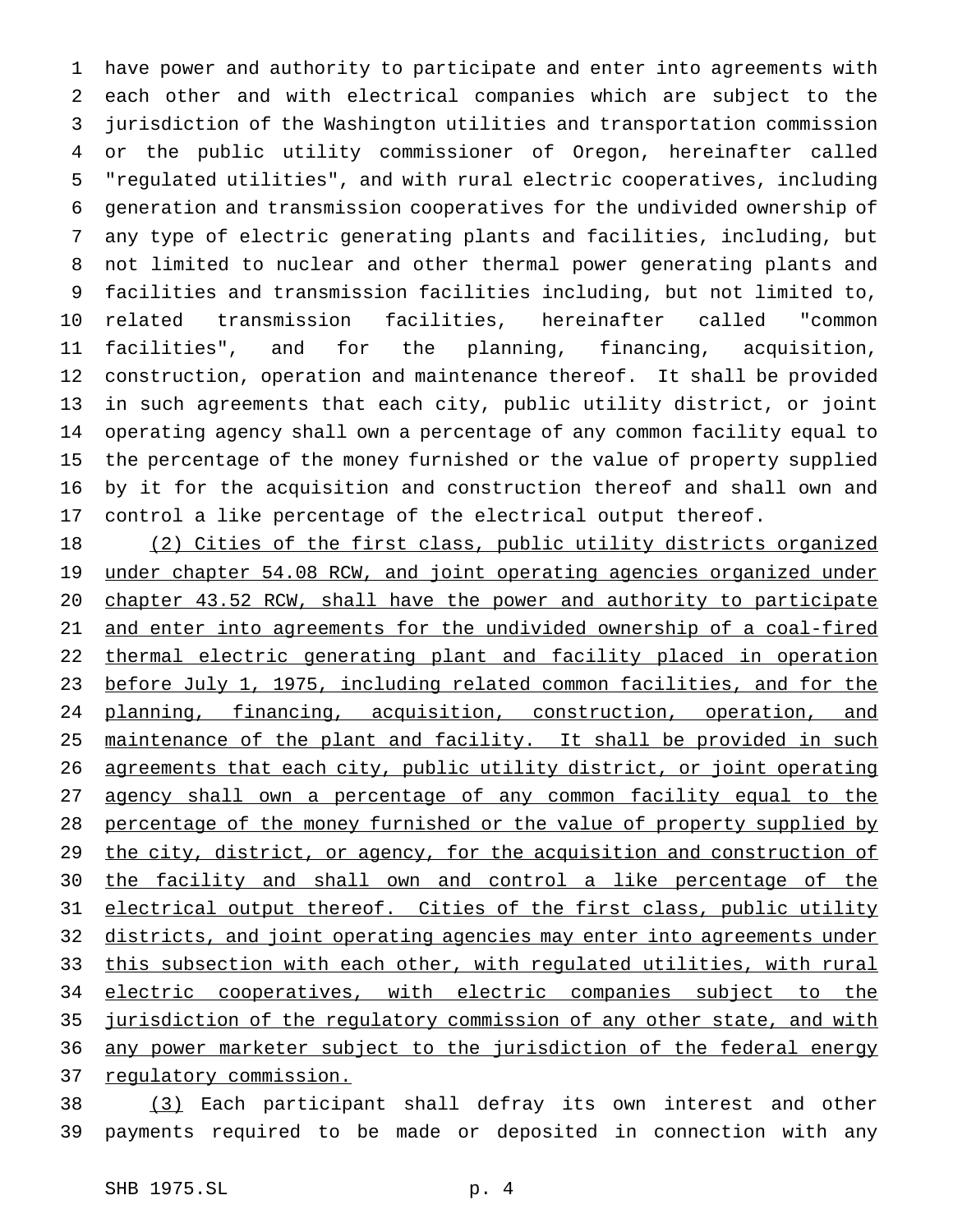financing undertaken by it to pay its percentage of the money furnished or value of property supplied by it for the planning, acquisition and construction of any common facility, or any additions or betterments thereto. The agreement shall provide a uniform method of determining and allocating operation and maintenance expenses of the common facility.

 (4) Each city, public utility district, joint operating agency, regulated utility, and cooperatives participating in the ownership or operation of a common facility shall pay all taxes chargeable to its share of the common facility and the electric energy generated thereby under applicable statutes as now or hereafter in effect, and may make payments during preliminary work and construction for any increased financial burden suffered by any county or other existing taxing district in the county in which the common facility is located, pursuant to agreement with such county or taxing district.

16 \*NEW SECTION. Sec. 3. This act is necessary for the immediate preservation of the public peace, health, or safety, or support of the state government and its existing public institutions, and takes effect *immediately*.

 **\*Sec. 3 was vetoed. See message at end of chapter.** Passed the House March 11, 1997. Passed the Senate April 11, 1997. Approved by the Governor April 26, 1997, with the exception of certain items that were vetoed. Filed in Office of Secretary of State April 26, 1997.

Note: Governor's explanation of partial veto is as follows:

 "I am returning herewith, without my approval as to section 3, Substitute House Bill No. 1975 entitled:

 "AN ACT Relating to the ownership of coal-fired thermal electric generating facilities placed in operation before July 1, 1975;"

 This legislation provides the Centralia Steam Plant the ability to include a broader array of electric generating or transmitting entities within its partnership. This increased flexibility will help ensure that the plant will continue to operate into the future.

 This legislation includes an emergency clause in section 3. Although this bill is important, it is not a matter for the immediate preservation of the public peace, health or safety, or support of the state government and its existing public institutions.

 For this reason, I have vetoed section 3 of Substitute House Bill No. 1975.